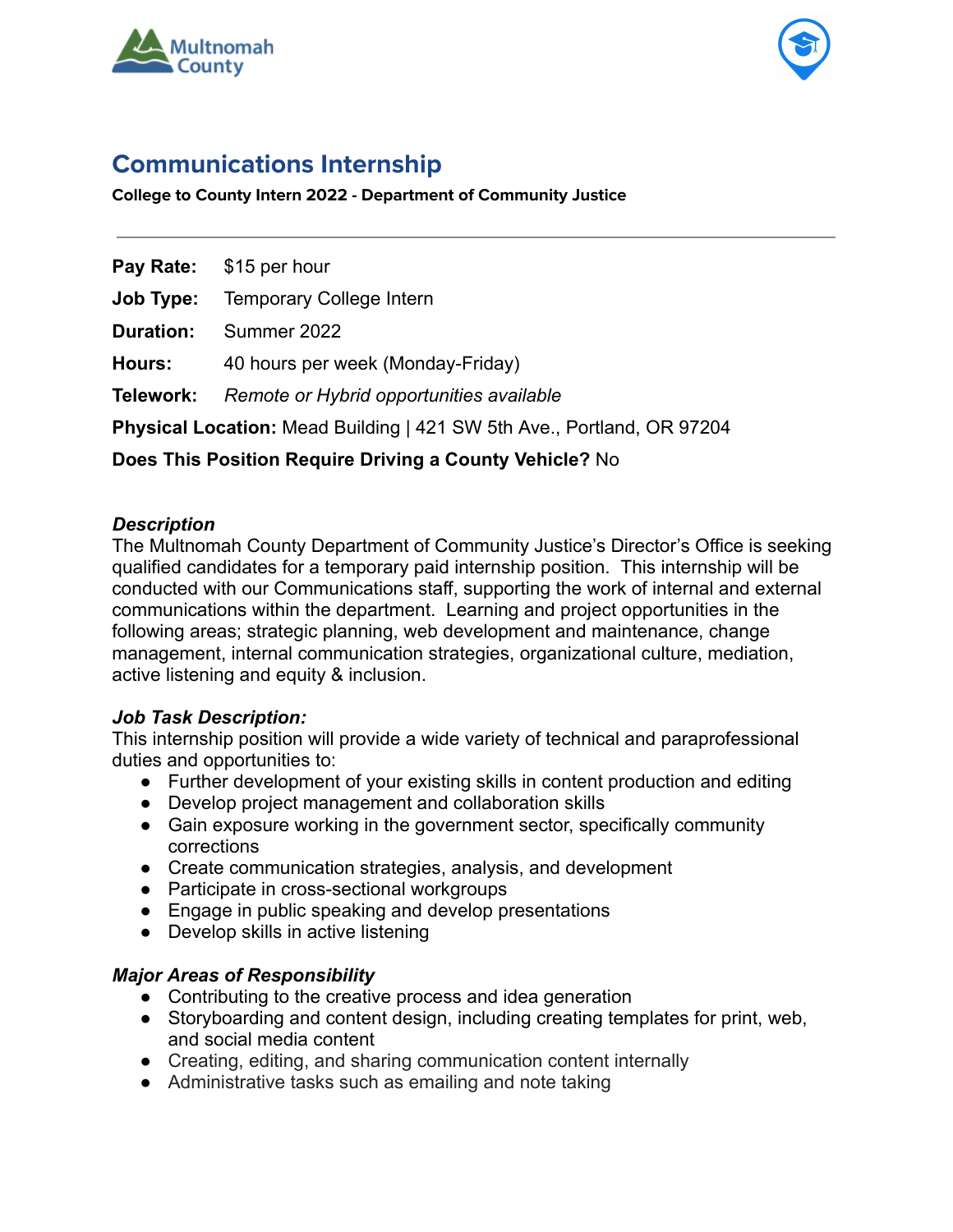



#### *Knowledge/Skills/Abilities Required:*

- Commitment to maintaining confidentiality and professionalism.
- Mature, reliable, dependable individual able to relate to a variety of persons.
- Demonstrable cultural awareness.
- Excellent writing, editing, and research skills, and ability to frame and draft cogent messages.
- Creative self-starter who enjoys a collaborative work environment.
- Access to a secure and fast internet connection for remote work.
- Pursuing an undergraduate or graduate degree in communications, marketing, organizational development, policy development, change management, or other related field.
- Must be self-directed with the ability to set timelines and meet goals.
- Experience in graphic design and basic HTML.
- Proficiency in Mac and Windows environments and Google applications.

The selected student must be able to successfully pass a background investigation.

**COVID-19 Vaccination Requirement:** To protect the health of the community and employees, Multnomah County requires employees to be fully vaccinated against COVID-19 or have an approved medical or religious exception as a qualification of employment.

The rule applies to all employees, as allowable by law. Candidates who receive an offer of County employment must provide proof of vaccination upon hire or submit an exception request prior to their start date.

## **Veterans' Preference:**

Under Oregon Law, qualifying veterans may apply for veterans' preference for this recruitment. Review our [veterans' preference website](http://multco.us/jobs/veterans-preference-information-and-instructions) for details about eligibility and how to apply.

For veterans qualified for Veterans' Preference: If you believe you have skills that would transfer well to this position and/or special qualifications that relate to this position, please list those skills and/or qualifications.

**Accommodation under the Americans with Disabilities Act:** We gladly provide reasonable accommodation to anyone whose specific disability prevents them from completing an application or participating in this recruitment process. Please contact the recruiter below in advance to request assistance. Individuals with hearing or speech impairments may contact the recruiter through the Telecommunications Relay Service by dialing 711.

## **Application Instructions:**

Please fill out and submit an application for this position through the form also located on this [website.](https://multco.us/college-county) The deadline for submitting an online application is April 3, 2022.